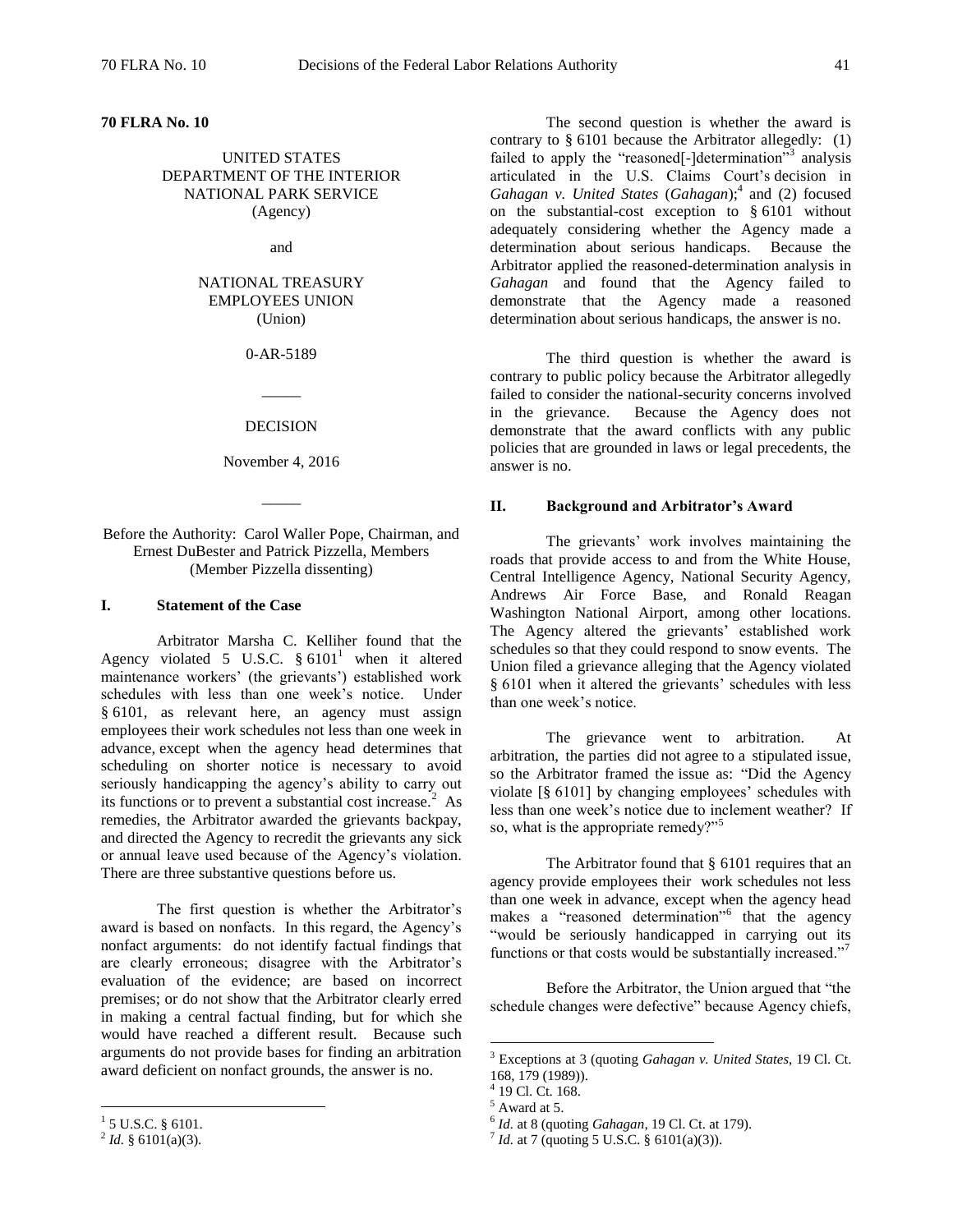deputy chiefs, and a supervisor – rather than the Agency head – decided to make those changes.<sup>8</sup> The Arbitrator found that a supervisor who has been delegated the power to schedule overtime falls within the definition of "head of an agency"<sup>9</sup> for purposes of  $\S$  6101. Accordingly, the Arbitrator found that the Agency's delegation of power to the chiefs, deputy chiefs, and a supervisor to change the grievants' schedules did not, in and of itself, violate § 6101.

Next, the Arbitrator addressed whether the Agency violated § 6101 by changing the grievants' work schedules less than one week in advance. In this connection, she determined that the evidence failed to demonstrate that the Agency made a reasoned determination that compliance with § 6101's scheduling requirements would seriously handicap the Agency in carrying out its functions or would substantially increase costs. Specifically, the Arbitrator found that "the Agency cannot rely on the [substantial-costs] exception" because "[n]one of the Agency officials who testified . . . articulated how costs would be increased unless the [grievants'] schedules were changed[,] and no documents were introduced to reflect that an economic analysis was undertaken."<sup>10</sup>

The Arbitrator further found that "the record . . . lacked the necessary evidence to support [a conclusion] that the schedule changes . . . were made because Agency officials made a 'reasoned determination' that the Agency 'would be seriously handicapped in carrying out its functions."<sup>11</sup> The Arbitrator stated that workschedule changes "may be necessary during a snow event to fulfill the Agency's mission."<sup>12</sup> But the Arbitrator found that an Agency witness testified that "no one made a determination that [the Agency] would be seriously handicapped" if the Agency did not change the grievants' schedules to respond to the snow events at issue in this  $case.<sup>13</sup>$  Further, the Arbitrator found that Agency witnesses provided "inconsistent" rationales for deviating from § 6101's scheduling requirements because they provided reasons that ranged from fatigue to an accident that occurred years ago.<sup>14</sup> In addition, the Arbitrator acknowledged an Agency witness' testimony that he did not believe he could get the grievants to complete the snow removal during the hours when he needed the work performed if he offered them voluntary overtime instead of changing their schedules. But the Arbitrator found that the witness' belief was "based on his assumption[,] and he did not make an effort to determine whether it was in

fact the case."<sup>15</sup> Moreover, the Arbitrator found that a different Agency witness' "ability . . . to respond to the snow events without changing [work schedules] further undermined the Agency's position that [schedule] changes . . . were essential to the Agency's mission."<sup>16</sup>

Therefore, the Arbitrator found that the Agency's evidence "was insufficient to rise to the exception under [§ 6101] that the Agency 'would be seriously handicapped in carrying out its functions'" unless it changed the grievants' schedules.<sup>17</sup> Accordingly, she concluded that the Agency violated § 6101 by changing the grievants' work schedules less than one week in advance. As remedies, she awarded the grievants backpay, and directed the Agency to recredit the grievants any sick or annual leave used because of the Agency's violation.

The Agency filed exceptions to the Arbitrator's award, and the Union filed an opposition to the Agency's exceptions.

# **III. Preliminary Matter: We assume, without deciding, that the Agency's public-policy arguments are properly before us.**

The Agency argues that the award is contrary to public policy.<sup>18</sup> The Union contends that the Agency failed to raise its public-policy arguments before the Arbitrator and, thus, that it cannot do so now.<sup>19</sup> Under §§ 2425.4(c) and 2429.5 of the Authority's Regulations, the Authority will not consider any arguments that could have been, but were not, presented to the Arbitrator.<sup>20</sup> Because the Agency's public-policy arguments lack merit for reasons discussed in section IV.C. below, it is unnecessary to decide whether those arguments are properly before us. Rather, we assume, without deciding, that they are. $21$ 

 8 *Id.*

<sup>9</sup> *Id.*

<sup>10</sup> *Id.* at 8.

 $11$  *Id.* at 9.

<sup>12</sup> *Id.* <sup>13</sup> *Id.* at 8.

<sup>14</sup> *Id.* at 8-9.

<sup>15</sup> *Id.* at 8.

<sup>16</sup> *Id.* at 9.

<sup>17</sup> *Id.* at 8 (quoting 5 U.S.C. § 6101(a)(3)).

<sup>&</sup>lt;sup>18</sup> Exceptions at 5-7.

<sup>19</sup> Opp'n at 7-8.

 $20\overline{5}$  C.F.R. §§ 2425.4(c), 2429.5.

<sup>21</sup> *See, e.g.*, *NFFE, Local 2189*, 68 FLRA 374, 376 (2015) (Member Pizzella concurring) (assuming without deciding that argument supporting exception was properly before the Authority where considering the argument did not affect disposition of exception); *cf. U.S. Dep't of Agric., U.S. Forest Serv., Law Enf't & Investigations, Region 8*, 68 FLRA 90, 92-93 (2014) (assuming without deciding that argument supporting exception was properly before the Authority where the excepting party may not have raised the argument with the required level of specificity before the arbitrator, but the argument provided no basis for finding the award deficient).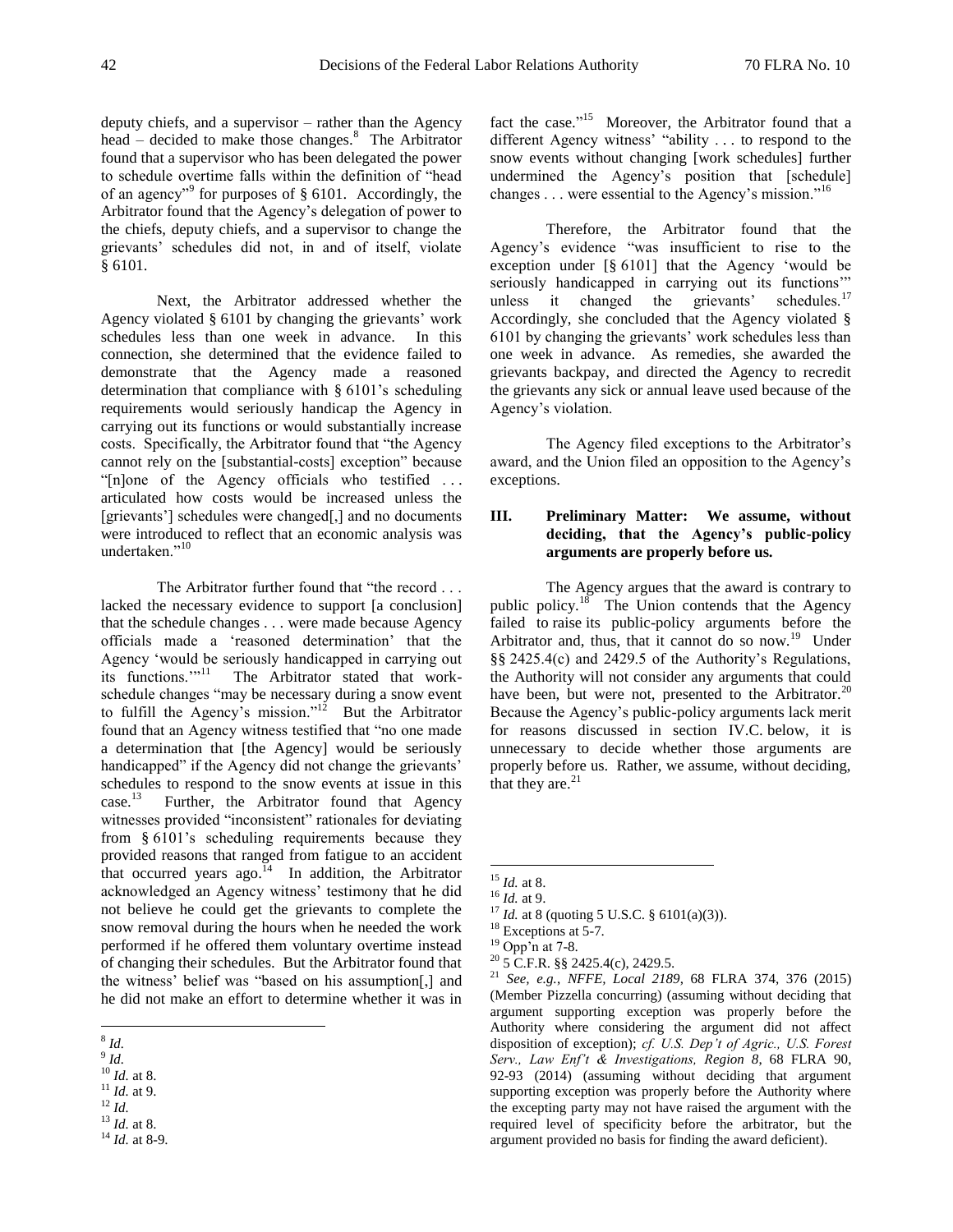## **IV. Analysis and Conclusions**

# A. The award is not based on nonfacts.

The Agency argues that the award is based on several nonfacts.<sup>22</sup> To establish that an award is based on a nonfact, the excepting party must establish that a central fact underlying the award is clearly erroneous, but for which the arbitrator would have reached a different result.<sup>23</sup> However, disagreement with an arbitrator's evaluation of evidence, including the determination of the weight to be given such evidence, provides no basis for finding the award deficient. $^{24}$ 

The Agency argues that the award is based on nonfacts because the Arbitrator: (1) "focused too heavily" on the substantial-cost exception even though the "Agency's case was predicated entirely on the [serious-handicap] exception" to  $\S 6101;^{25} (2)$  failed to explain what constituted "necessary evidence"<sup>26</sup> of a reasoned determination that the Agency "would be seriously handicapped in carrying out its functions" if it did not change the grievants' schedules; $^{27}$  and (3) "failed to take into account," and made no determinations concerning, "the unique national[-]security implications involved in this matter."<sup>28</sup> None of these arguments identify any factual findings that are clearly erroneous, so they provide no basis for finding that the award is based on nonfacts.<sup>29</sup>

Additionally, according to the Agency, the award is based on a nonfact because the Arbitrator failed to consider evidence – specifically, an Agency witness' testimony that he did not believe that he could get the grievants to complete the snow removal during the hours when he needed the work performed if he offered them voluntary overtime instead of changing their schedules. $30$ However, the Arbitrator *did* consider this testimony; she just found it insufficient to satisfy § 6101's exception clause because his belief was "based on his assumption[,] and he did not make an effort to determine whether it was in fact the case."<sup>31</sup> Thus, the Agency's argument challenges the weight that the Arbitrator accorded this

 $\overline{a}$ 

witness' testimony. Such challenge provides no basis for finding an award deficient on nonfact grounds, so we reject this argument. $32$ 

Further, the Agency argues that the award is based on a nonfact because the Arbitrator allegedly reached "two . . . differing conclusions – either one of which may be true, but both of which cannot be true." $33$ Specifically, the Agency challenges the Arbitrator's allegedly "irreconcilable" conclusions that: $34$  (1) workschedule changes "may be necessary during a snow event to fulfill the Agency's mission,"<sup>35</sup> and  $(2)$  "[an Agency witness'] ability ... to respond to the snow events without changing [the grievants' schedules] further undermined the Agency's position that [schedule] changes  $\dots$  were essential to the Agency's mission."<sup>3</sup> The Union contends that these determinations are not factual findings.<sup>37</sup> But, even assuming that they are, they are not irreconcilable. Therefore, the premise of the Agency's argument is incorrect and provides no basis for finding the award deficient on nonfact grounds.

Moreover, the Agency challenges as a nonfact the Arbitrator's finding that Agency witnesses provided "inconsistent" rationales for deviating from § 6101's scheduling requirements. $38$  In this regard, the Agency argues that "'inconsistent rationales' and differing scheduling changes . . . should have had no bearing on the Arbitrator's determination" of whether the Agency violated § 6101, because once the Arbitrator determined that various management officials had the authority to change the grievants' schedules, comparing their decisions "is a nonfact." $39$  But the Agency's argument is nothing more than disagreement with the Arbitrator's evaluation of the evidence. Therefore, it provides no basis for finding that the award is based on a nonfact. $40$ 

Finally, the Agency claims that the award is based on a nonfact because the Arbitrator allegedly "erroneously found that the unique scheduling paradigm at the White House [g]rounds undercut the Agency's argument about the necessity to change tours of duty at other parks."<sup>41</sup> In this regard, the Agency challenges the Arbitrator's finding that an Agency witness' ability "to respond to the snow events without changing [the

- <sup>37</sup> *See* Opp'n at 17.
- 

<sup>22</sup> Exceptions at 7-14.

<sup>23</sup> *NLRB Prof'l Ass'n*, 68 FLRA 552, 554 (2015).

<sup>24</sup> *See e.g.*, *Int'l Bhd. Of Elec. Workers, Local 2219*, 69 FLRA 431, 433-34 (2016) (*IBEW*) (citations omitted); *U.S. DHS, CBP*, 68 FLRA 157, 160 (2015) (*DHS*) (citing *NLRB, Region 9, Cincinnati, Ohio, 66 FLRA 456, 461 (2012) (NLRB)*.<br><sup>25</sup> Executive 1.6

 $\epsilon$  Exceptions at 8.

<sup>&</sup>lt;sup>26</sup> *Id.* at 11 (quoting Award at 9).

 $^{27}$  *Id.* 

<sup>28</sup> *Id.* at 12-13.

<sup>29</sup> *See, e.g.*, *U.S. DOJ, Fed. BOP, Fed. Corr. Inst. Jesup, Ga.*, 69 FLRA 197, 201 (2016).

<sup>&</sup>lt;sup>30</sup> Exceptions at 8-9.

 $31$  Award at 8.

<sup>32</sup> *E.g.*, *IBEW*, 69 FLRA at 433-34 (citation omitted); *DHS*, 68 FLRA at 161 (citing *NLRB*, 66 FLRA at 461).

<sup>&</sup>lt;sup>33</sup> Exceptions at 12.

<sup>34</sup> *Id.*

 $35$  Award at 9.

<sup>36</sup> *Id.* 

<sup>&</sup>lt;sup>38</sup> Exceptions at 9-10 (quoting Award at 9).

<sup>39</sup> *Id.* at 10.

<sup>40</sup> *E.g.*, *IBEW*, 69 FLRA at 433-34 (citation omitted); *DHS*,

<sup>68</sup> FLRA at 161 (citing *NLRB*, 66 FLRA at 461).

<sup>41</sup> Exceptions at 10.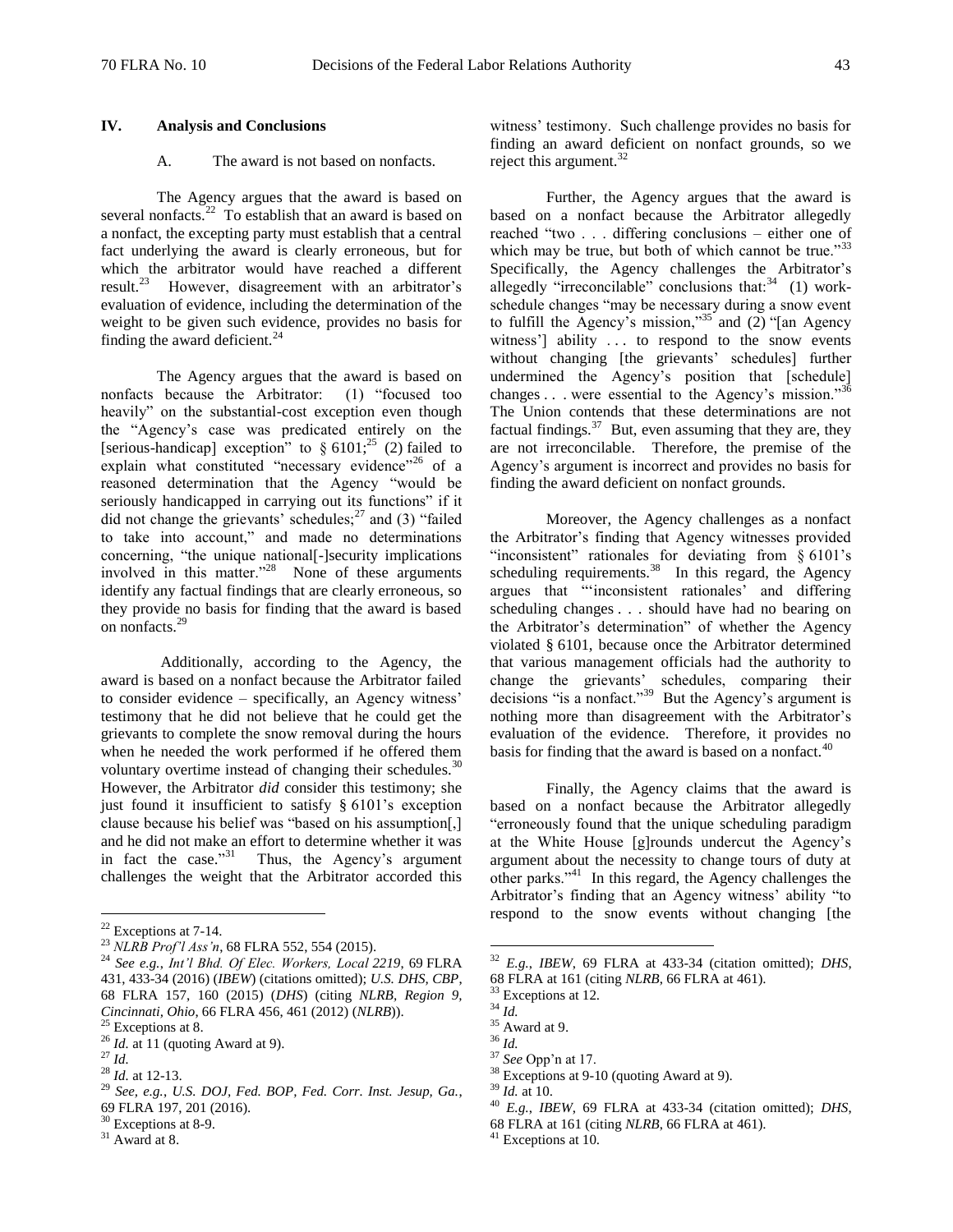grievants' work schedules] *further* undermined the Agency's position that [schedule] changes . . . were essential to the Agency's mission." <sup>42</sup> This finding is allegedly a nonfact because – according to the Agency – that witness was testifying regarding snow removal at the White House grounds, which has scheduling practices that are different from those at other locations.<sup>43</sup>  $3$  But, as the "further" wording indicates, the Arbitrator's finding came after she had already explained that Agency witnesses provided "inconsistent" rationales for deviating from § 6101's scheduling requirements.<sup>44</sup> As discussed above, the Agency has not demonstrated that the Arbitrator's finding regarding inconsistent rationales is based on a nonfact. Thus, there is no basis for concluding that her "further" finding<sup>45</sup> – even if clearly erroneous – is a central fact underlying the award, but for which she would have reached a different result.<sup>46</sup>

In sum, the Agency's arguments provide no basis for finding the award deficient on nonfact grounds, and we deny the nonfact exception.

B. The award is not contrary to § 6101.

The Agency argues that the award is contrary to § 6101.<sup>47</sup> When an exception involves an award's consistency with law, rule, or regulation, the Authority reviews any question of law raised by the exception and the award de novo.<sup>48</sup> In applying the standard of de novo review, the Authority assesses whether the arbitrator's legal conclusions are consistent with the applicable standard of law.<sup>49</sup>

First, the Agency argues that the award is contrary to § 6101 because the Arbitrator allegedly failed to apply the "reasoned[-]determination" analysis articulated in *Gahagan*. 50 Next, the Agency argues that the Arbitrator's analysis is deficient because the Arbitrator "focused principally on the [substantial-cost standard], even though the Agency did not argue this standard in its case-in-chief."<sup>51</sup> Therefore, according to the Agency, the Arbitrator did not adequately weigh all of

 $\overline{a}$ 

the Agency's evidence under the serious-handicap standard.<sup>52</sup>

As discussed above, § 6101 provides an exception to its scheduling requirements where an agency head determines that compliance would either "substantially increase[]" costs or "seriously handicap[]" the agency's functions.<sup>53</sup> Under *Gahagan*, this agency-head determination must be based on "more than intuition,"<sup>54</sup> but an agency head need not make "exhaustive findings."<sup>55</sup> Rather, an agency head must provide "evidence of a reasoned determination."<sup>56</sup> In addition, to show that an agency head "made a determination about serious handicaps," the agency head must establish that compliance with § 6101's scheduling requirements "would jeopardize [the] agency's entire mission and demand priority attention throughout the organization."<sup>57</sup>

Applying these standards to decide whether the National Weather Service violated § 6101, the *Gahagan* court found that "the record . . . indicate[d] both that [the agency] documented no determination to satisfy the exception in § 6101 and that [the agency head] lacked information to make such a determination."<sup>58</sup> Because the court found no evidence that the agency head made a determination about serious handicaps or substantial costs, the court concluded that the agency failed to show that it "satisfied the legal requirements to qualify for  $\left[\S 6101\text{′s}\right]$  exception clause."<sup>59</sup>

Here, the Agency claims that the Arbitrator failed to apply the reasoned-determination analysis articulated in *Gahagan*,<sup>60</sup> and "focused principally" on the substantial-cost exception to § 6101 (rather than the serious-handicap exception).<sup>61</sup> However, the Arbitrator *did* apply the reasoned-determination analysis when she found that "the record . . . lacked the necessary evidence to support [the conclusion] that the schedule changes . . . were made because Agency officials made a 'reasoned determination' that the Agency 'would be seriously handicapped in carrying out its functions'" unless it changed the grievants' schedules. $62$  In this regard, the Arbitrator found that: (1) an Agency witness testified that "no one made a determination that [the Agency] would be seriously handicapped" if the Agency did not

 $\overline{a}$ <sup>52</sup> *Id.*

- <sup>55</sup> *Id.* at 179.
- <sup>56</sup> *Id.*
- <sup>57</sup> *Id.*
- <sup>58</sup> *Id.*

<sup>&</sup>lt;sup>42</sup> *Id.* at 11 (quoting Award at 9) (emphasis added).

<sup>43</sup> *Id.*

 $44$  Award at 8-9.

<sup>45</sup> *Id.* at 9.

<sup>46</sup> *See, e.g.*, *NLRB Prof'l Ass'n*, 68 FLRA at 555; *VA Med. Ctr. Palo Alto, Cal.*, 36 FLRA 98, 104-05 (1990).

<sup>47</sup> Exceptions at 3-4.

<sup>48</sup> *AFGE, Council of Prison Locals, Council 33*, 68 FLRA 757, 758 (2015) (citations omitted).

<sup>49</sup> *Id.* (citation omitted).

<sup>50</sup> Exceptions at 3 (quoting *Gahagan*, 19 Cl. Ct. at 179).

<sup>51</sup> *Id.* at 4 (citing Award at 8).

<sup>53</sup> 5 U.S.C. § 6101(a)(3).

<sup>54</sup> 19 Cl. Ct. at 180.

<sup>59</sup> *Id.* at 180.

<sup>60</sup> Exceptions at 3. <sup>61</sup> *Id*. at 4.

 $62$  Award at 9.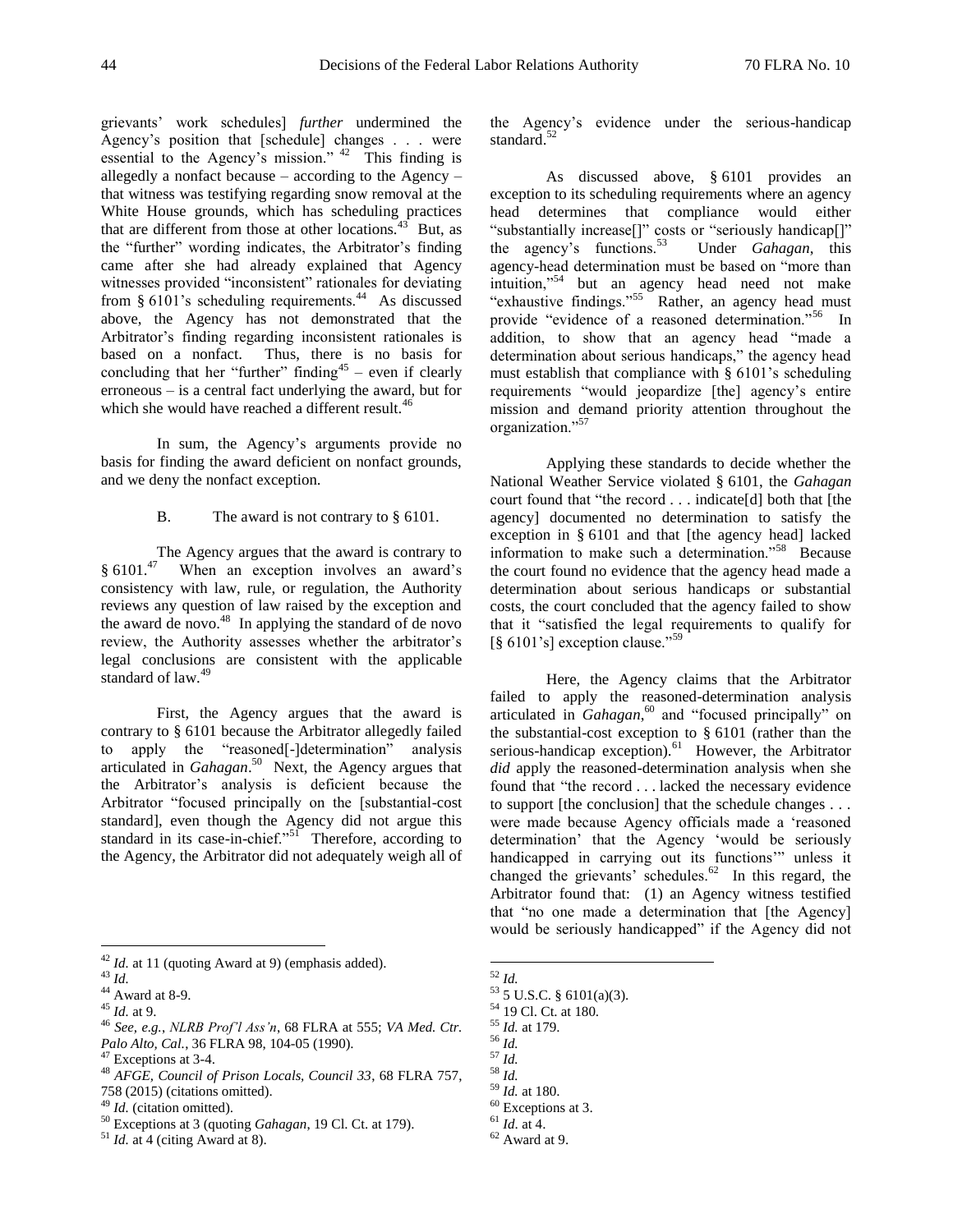change the grievants' schedules; $63$  (2) another Agency witness' testimony that he could not get the grievants to complete the snow removal during the hours when he needed the work performed if he offered them voluntary overtime instead of changing their schedules was based only on his "assumption" – rather than a reasoned determination; $^{64}$  and (3) an Agency witness testified that he was able to respond to the snow events without changing schedules.<sup>65</sup> The Arbitrator's conclusion is consistent with *Gahagan*. Therefore, the Agency's arguments provide no basis for finding the award contrary to § 6101, and we deny the Agency's contraryto-law exception.<sup>66</sup>

> C. The award is not contrary to public policy.

As noted previously, the Agency argues that the award is contrary to public policy. $67$  Although the Authority will find an award deficient when it is contrary to public policy, this ground is "extremely narrow." $\delta$ <sup>8</sup> For an award to be found deficient as contrary to public policy, the asserted public policy must be "explicit," "well defined," and "dominant,"<sup>69</sup> and a violation of the policy "must be clearly shown."<sup>70</sup> The appealing party must also identify the policy "by reference to the laws and legal precedents."<sup>71</sup> As the U.S. Court of Appeals for the D.C. Circuit has explained, this ground for reviewing arbitration awards is "extremely narrow" because "judges have no license to impose their own brand of justice in determining applicable public policy; thus, the exception applies only when the public policy emanates from clear

statutory or case law, '*not from general considerations of supposed public interests.'*" 72

The Agency contends that the award is contrary to public policy because the Arbitrator "failed to take account of the unique national[-]security implications involved in this matter,"<sup>73</sup> and "made no determinations concerning these national[-]security concerns, or the proper weight that they should be accorded."<sup>74</sup> The Agency also argues that "[d]isallowing chiefs, deputy chiefs, and supervisors from changing [the grievants' schedules] to address pending inclement weather is contrary to public policy, given[] the [p]residential implications involved $^{775}$  – specifically, because the area at issue includes the White House.<sup>76</sup>

However, the Agency fails to cite to any "explicit" public policy based on "well[-]defined" and "dominant" laws and legal precedents to support its exception. Consequently, the Agency's exception fails to meet the standards set forth above. $7$ 

Moreover, nothing in the award (or our decision) "[d]isallow[s]"<sup>78</sup> the Agency from considering inclement weather – and the potential national-security and presidential implications of such weather – when it changes schedules. Rather, the award merely requires the Agency to *actually make a reasoned determination* that compliance with § 6101's scheduling requirements would seriously handicap the Agency in carrying out its functions or would substantially increase costs. Here, the Arbitrator found that the Agency did not *actually make* the legally requisite reasoned determination – and, as discussed in Section IV.B. above, the Agency has not demonstrated that the award is based on nonfacts in this regard. Further, nothing in the award affects the Agency's ability to exercise legally permissible options *other* than changing schedules in order to fulfill its responsibilities. Therefore, the Agency does not provide a basis for finding that the award is deficient in this regard.

 $\overline{a}$ <sup>63</sup> *Id.* at 8.

 $^{64}$  *Id.* 

<sup>65</sup> *Id.* at 9.

<sup>66</sup> *See Nat'l Weather Serv. Employees Org.*, 38 FLRA 369, 380-81 (1990) (finding award consistent with *Gahagan* where arbitrator found the record evidence did not support the agency's contention that its scheduling policy was based on the agency head's determination that scheduling shift workers seven days in advance would seriously handicap the agency's functions and would substantially increase its costs).

Exceptions at 5-7.

<sup>68</sup> *NTEU*, 63 FLRA 198, 201 (2009) (quoting *U.S. Postal Serv. v. NALC*, 810 F.2d 1239, 1241 (D.C. Cir. 1987) (*NALC*), cert. dismissed, 108 S. Ct. 1589 (1988)).

<sup>69</sup> *W.R. Grace & Co. v. Local Union 759, Int'l Union of United Rubber Workers of Am.*, 461 U.S. 757, 766 (1983) (*Rubber Workers*).

<sup>70</sup> *AFGE, Local 1415*, 69 FLRA 386, 392 (2016) (*Local 1415*) (quoting *U.S. Dep't of VA, Bd. of Veterans Appeals*, 68 FLRA 170, 174 (2015) (*VA*) (quoting *United Paperworkers v. Misco, Inc.*, 484 U.S. 29, 43 (1987)).

 $71$   $E.g., id.$  (quoting *VA*, 68 FLRA at 174 (quoting *Rubber Workers*, 461 U.S. at 766)).

<sup>72</sup> *NALC*, 810 F.2d at 1241 (quoting *Am. Postal Workers Union, AFL-CIO v. U.S. Postal Serv.*, 789 F.2d 1, 8 (D.C. Cir. 1986)).

Exceptions at 6.

<sup>74</sup> *Id.* at 7.

<sup>75</sup> *Id.*

<sup>76</sup> *Id.* at 6.

<sup>77</sup> *See, e.g.*, *AFGE, Council of Prisons Locals, Local 3977*, 62 FLRA 41 (2007) (finding the excepting party "ha[d] not demonstrated that the award is contrary to public policy because [it] ha[d] cited no 'explicit, well-defined and dominant' public policy to support its exception"); *NAGE, Local R4-6*, 55 FLRA 1298, 1300 (2000) (denying public-policy exception where the excepting party "cite[d] no explicit or well-defined policy to support its assertion").

<sup>78</sup> Exceptions at 6.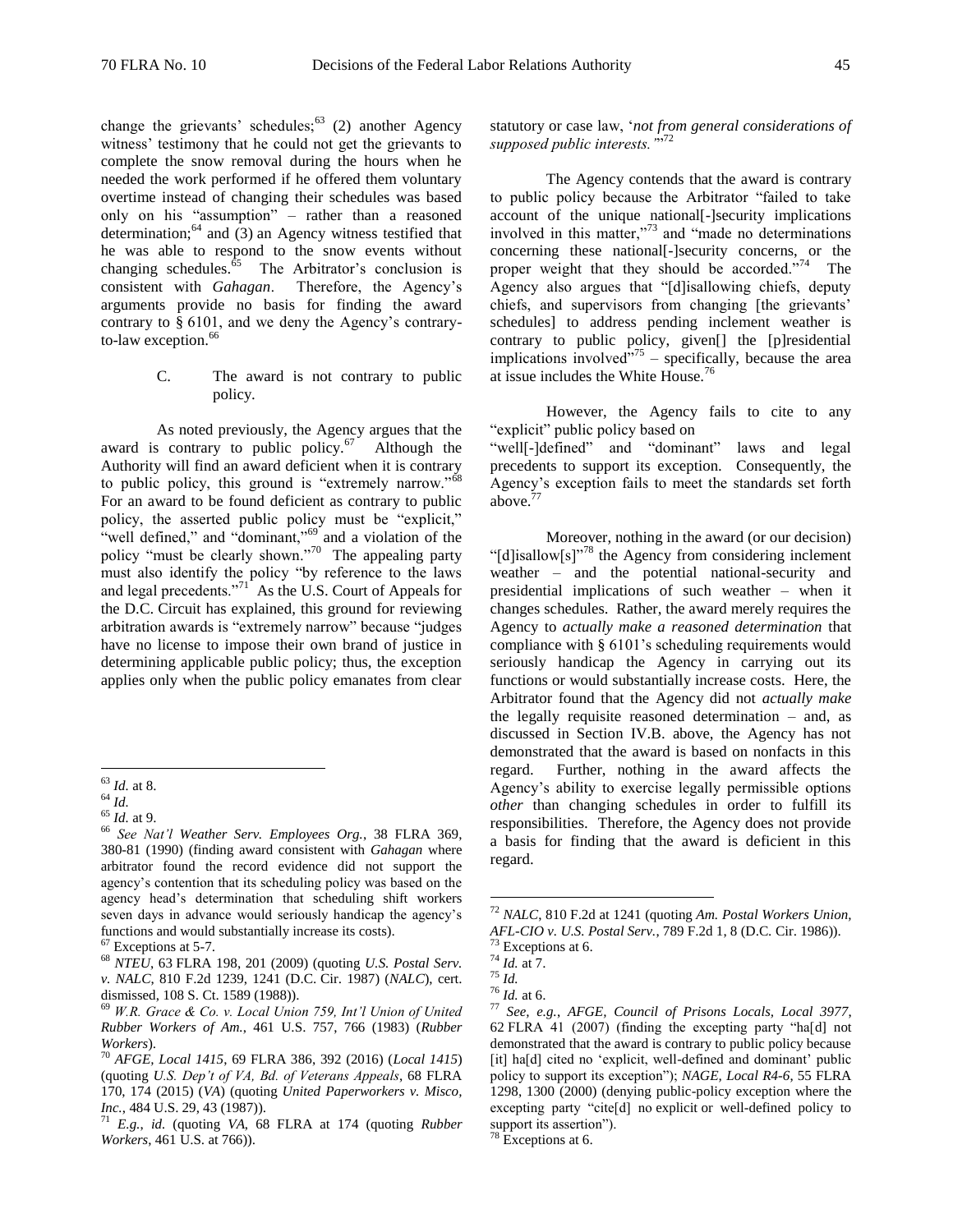For the above reasons, the Agency's exception provides no basis for finding that the award is contrary to public policy. Accordingly, we deny this exception.

# **V. Decision**

We deny the Agency's exceptions.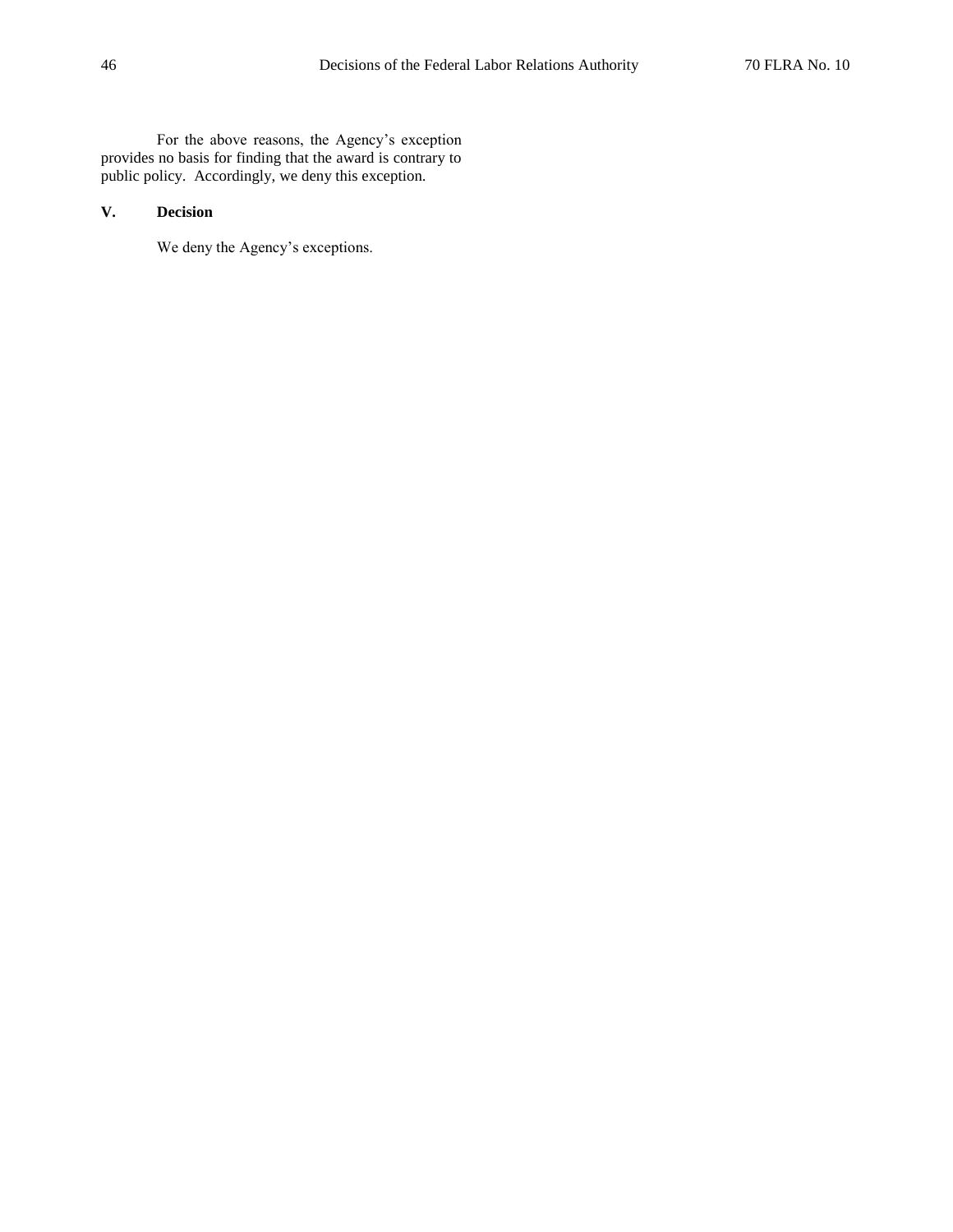#### **Member Pizzella, dissenting:**

It is self-evident to me (and I doubt that few would disagree) that the safety of the President (and his family) is in the national interest. It is also self-evident to me that the ability of national-security officials to physically reach the President, or for the President to be able to reach national-security officials, without delay and on a moment's notice, equally is in the national interest. Thus, it goes without saying that actions or activities which contribute to this national interest constitute sound public policy.

My colleagues in the majority reject this notion.

Instead, the majority concludes, as did Arbitrator Marsha Kelliher, that the national interest − which supports the ability of the National Park Service (NPS) to ensure access into, and egress out of, the White House in anticipation of a major snowstorm in Washington, D.C. in February  $2015 -$  is not a sufficient circumstance to countermand routine work-scheduling requirements to ensure such access. According to the majority, the national interest at stake in this case is merely "*supposed*."<sup>1</sup>

Unlike the majority, this is not a difficult call for me. I conclude, with all certainty, that the responsibility of NPS to ensure access to and from the President − during a weather-related (as here) or a domestic-orinternational-crisis-related emergency − is in the national interest and thus, by its very nature, constitutes *sound* public policy which takes priority over any workscheduling preferences which might otherwise apply under normal, routine circumstances.

The majority prefers that the NPS would have "exercise[d]" any "option[] *other than* changing schedules in order to fulfill its responsibilities."<sup>2</sup> But the majority's preference, in this respect, is quite irrelevant. That is not our call to make. The Authority has no business telling NPS officials how they can, or should, fulfill their responsibilities.

In short, the NPS does not violate *any* law when *emergency* conditions, such as those present in this case, require senior NPS officials to change the work schedules of a few critical employees in order to ensure that the President (and his family) and national-security officials have the ability to get into or out of the White House and for essential personnel to access the President, and for the President to access the national-security hubs of the Central Intelligence Agency (CIA) and National Security Administration (NSA) and also Andrews Air Force Base

 $\overline{a}$ 

(Andrews AFB) and Ronald Reagan National Airport (Reagan Airport).

NPS maintenance workers, who perform their duties at these security-sensitive sites, have been designated as a critical component of the federal government's continuity-of-operations plan by Presidential Policy Directive PPD-2.<sup>3</sup> Federal courts have long-recognized that "protect[ing] the President,"<sup>4</sup> by ensuring continuous access to and from the White House,<sup>5</sup> is a "*public interest*."<sup>6</sup> And the Supreme Court and the United States Court of Appeals for the District of Columbia Circuit have described the national interest, underlying this public policy, as "overwhelming"<sup>7</sup> and "*compelling*."<sup>8</sup>

Before the Arbitrator, various NPS officials described in great detail the public policy and "unique national[-]security implications" at stake during a crippling snowstorm.<sup>9</sup> Under such circumstances, there is an obvious and dangerous "impact [on] the President and First Family . . . , [c]ongressional [leaders], and [a]dministration personnel" if access into and out of the White House, as well as access into and out of the CIA, NSA, Andrews AFB, and Reagan Airport, is not maintained.<sup>10</sup>

NPS officials described prior snow events − when emergency snow removal operations became necessary, the President had to travel, and essential employees had to get to the NSA, Andrews AFB, and a Secret Service facility – which could not have been successfully executed without the ability to change work schedules on short notice.<sup>11</sup> According to the NPS officials, it is these "security implications," and the underlying public policy, which "distinguish this case

 $<sup>1</sup>$  Majority at 8.</sup>

 $^2$  *Id.* at 9.

<sup>&</sup>lt;sup>3</sup> Presidential Policy Directive, Critical Infrastructure Security and Resilience, https://www.whitehouse.gov/the-pressoffice/2013/02/12/presidential-policy-directive-critical-

infrastructure-security-and-resil ("The Department of the Interior, in collaboration with the SSA for the Government Facilities Sector, shall identify, prioritize, and coordinate the security and resilience efforts for national monuments and icons and incorporate measures to reduce risk to these critical assets, while also promoting their use and enjoyment.").

<sup>4</sup> *A Quaker Action Group v. Morton*, 362 F.Supp. 1161, 1169 (D.D.C. 1973).

<sup>5</sup> *Id.* at 1161-69.

 $<sup>6</sup>$  *Id.* at 1169 (emphasis added).</sup>

<sup>7</sup> *Watts v. U.S.*, 394 U.S. 705, 707 (1969) (emphasis added).

<sup>8</sup> *Sherrill v. Knight*, 569 F.2d 124, 130 (1977) (emphasis added) (citing *Watts*, 394 U.S. at 707).

<sup>9</sup> Exceptions at 6.

<sup>10</sup> *Id.*

<sup>11</sup> *Id.* at 6-7.